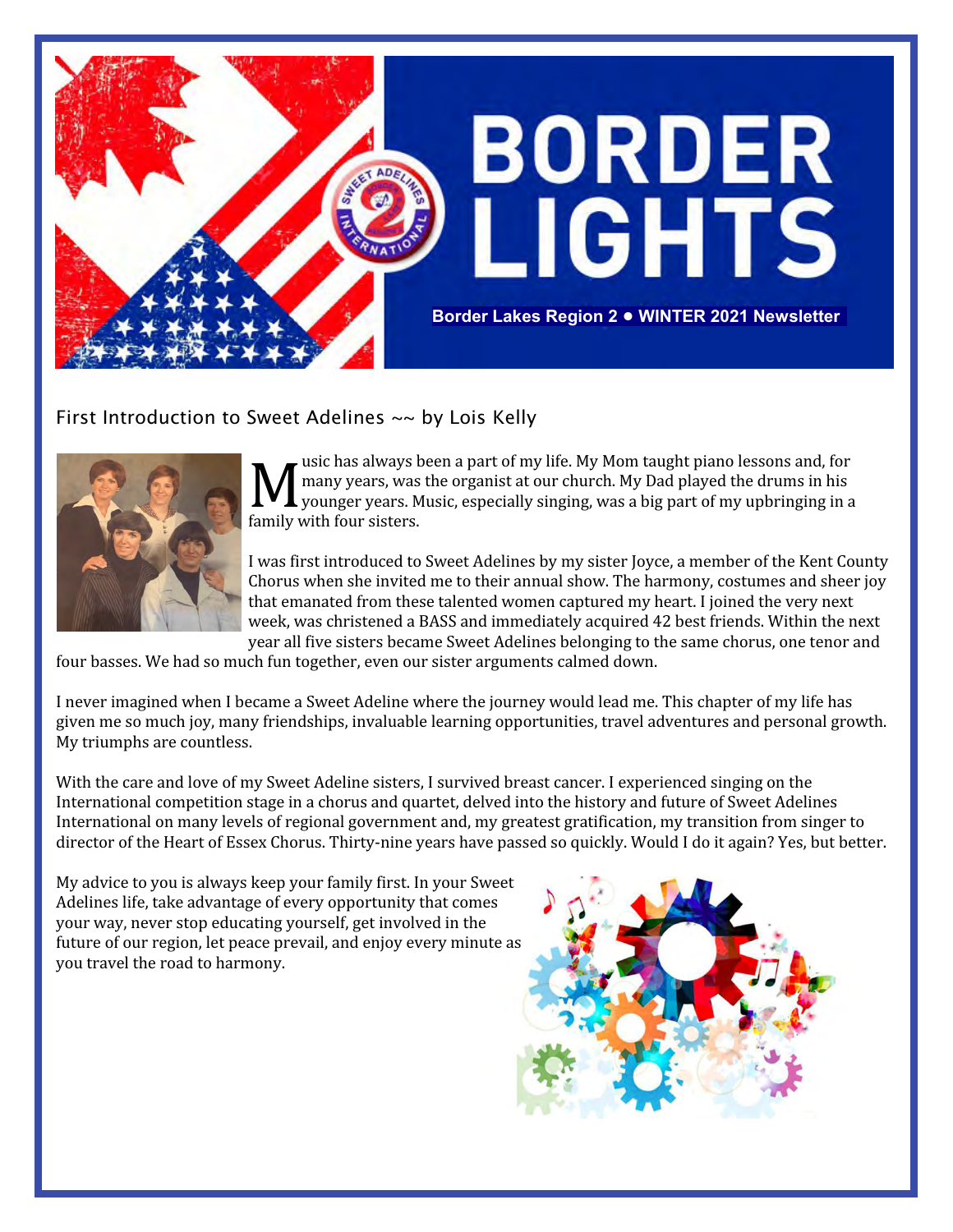#### **MISSION STATEMENT Border Lakes Region 2 is an organization of American and Canadian women singers which advances musical excellence in barbershop harmony through education and performances.** Regional Website **www.saireg2.org/**



#### **2020-21 REGIONAL MANAGEMENT TEAM**

**Team Leader Lois Kelly Communication Leslie Lennon Directors Jill Watson Education ♦ Brook Tucker Events Nan Wardin Finance Nancy Swift Marketing ♦ Cathy Maxwell Membership Melissa Wright**

**(photo with installing officer Mary Patrick)**

#### **BORDER LAKES REGION 2 2020-2021 REGIONAL MANAGEMENT TEAM**

 $\bullet$ **Team Leader LOIS KELLY** teamcoordinator @saireg2.org  $\bullet$ **Communications Leslie Lennon** communications @saireg2.org  $\bullet$ **Directors Jill Watson** directors @saireg2.org  $\bullet$ **Education Brook Tucker** education

@saireg2.org

 $\bullet$ **Events Nan Wardin** events@saireg2.org  $\bullet$ 

**Finance Nancy Swift** finance@saireg2.org

 $\bullet$ **Marketing Cathy Maxwell** marketing@saireg2.org

 $\bullet$ **Membership Melissa Wright** membership@saireg2.org Border Lakes Region 2 newsletter "Border Lights" is posted on the regional website under "more" and distributed via email winter, spring and fall. Next deadline: May 6, 2021

Send copy and photos to Linda May lindamay@ameritech.net 23611 Glenwood Street ~ Clinton Township MI 48035-2943 Landline 586-791-8116

Send articles by the deadline as a plain email message or as an email attachment. Do not convert documents to pdf. Do not embed photos into the document. Send photos and clipart as attachments. Articles and photos can be in the same email. Please put the team area / quartet / chorus name in the subject line of your email. Sign your articles and include author's head and shoulders photo. Send ONLY ONE final and complete article. (Late corrections not accepted.) You may snailmail a photograph. Attach photo information. Mailed photographs will be returned if accompanied by a stamped self-addressed envelope. CAMERA-READY ADS

full page 10" x 7" \$110; % page 5" x 7" \$55; 1/4 page 3.5" x 5" \$35; checks payable to Border Lakes Region 2. Contact Nancy Swift at finance@saireg2.org

Sweet Adelines International 9110 South Toledo Avenue Tulsa, Oklahoma 74137 USA

Sweet Adelines Local: 1.918.622.1444 Sweet Adelines Toll Free: 1.800.992.7464<br>Sales Direct Toll Free: 1.877.545.5441 SWEET ADELINES Sales Direct Toll Free: 1.877.545.5441 Mail Room Fax: 1.918.665.0894 Upstairs Work Room Fax: 1.918.388.8083



**INTERNATIONAL**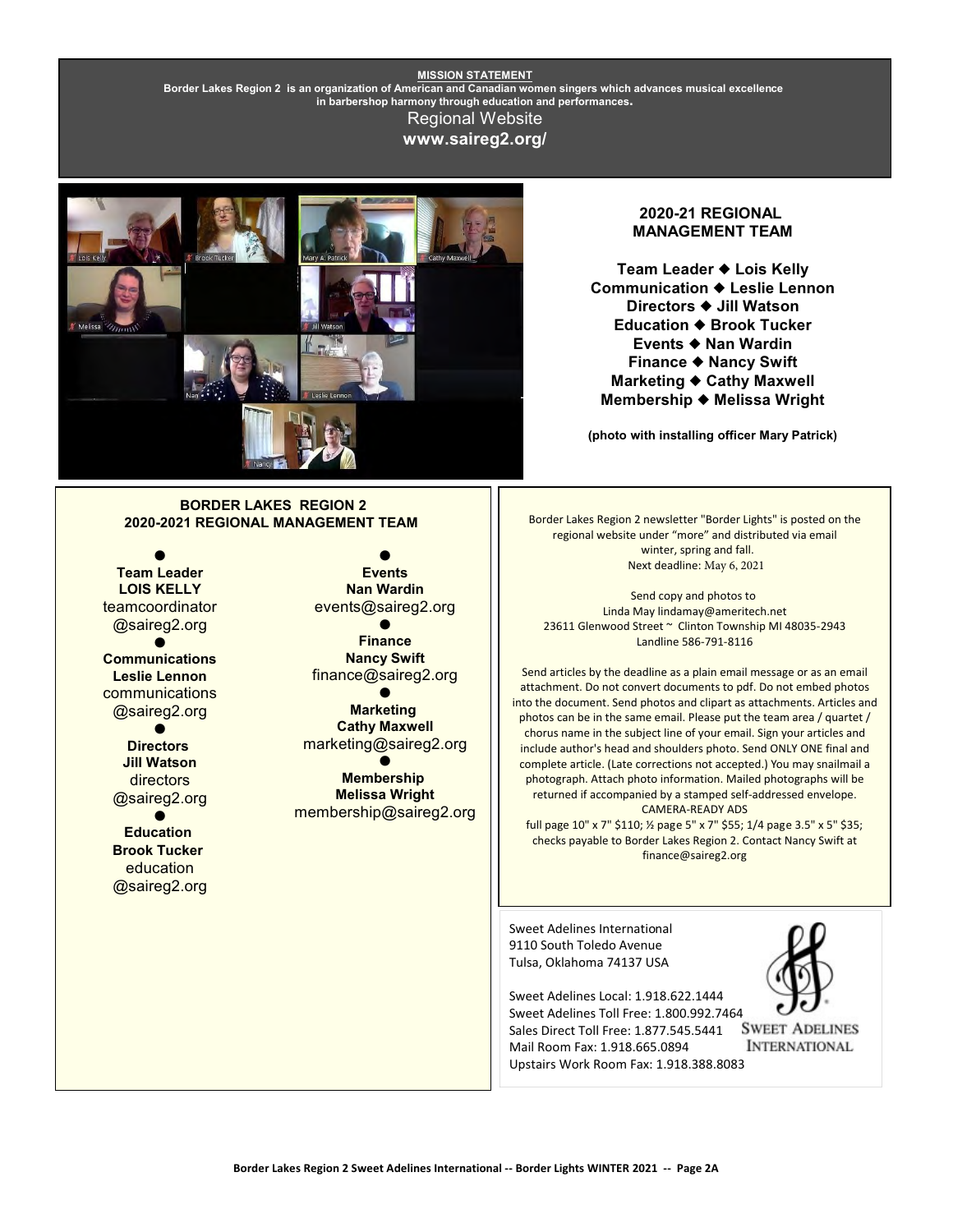

# REGIONAL MANAGEMENT TEAM COORDINATOR

### $\star$  Lois Kelly

#### **Happy New Year!**

It was a quiet one for most of us. Lock-down continues but we must believe that this too will pass and singing, and togetherness will soon return. For those of you who are skeptical of our future, think of how music and singing can have influence in your life. Just belonging to Region 2 is reason enough  $\sim \mathsf{We}$ 

have much love and personal connection. Singing is such a surefire way of feeling good; it gives a physical rush. That rush, or "singer's high," happens to me almost every rehearsal, especially now during COVID. Rehearsal leaves me feeling a trust and bonding with my chorus. As a director, I will admit that Zoom rehearsals do cause a lot of stress, especially trying to bring education that will keep the chorus interested (and not reaching for that crossword puzzle you keep just an arm-length away.)

That bond, that connection, has seen me through many trying times. I am convinced the answer is harmony because the world doesn't bring shimmering sequins of hope and possibility when I sing alone, or even with other people in unison. It happens when I am surrounded with my singing sisters in harmony. Here is hoping we can all be together again soon.

The Regional Management Team met recently and continues to plan and make every effort to bring in the best educators for our future. The Zoom events have been successful. However, membership attendance has been disappointing. This is your opportunity to gain experience and grow in everything barbershop and a cappella in the comfort of your home. Please review the Events Calendar and make note of **upcoming Zoom gatherings**. Marketing, Directors and President/Team Leaders meetings are set as follows:



| Jan.30<br>11 a.m. $\sim$ Region 2 Zooms with Marketing Professional Jen Zucker<br><b>Feb. 13</b><br>~~ Region 2 Zooms with Presidents/Team Leaders<br>10 a.m. | <b>Jan. 23</b> | 9:30 a.m. ~~ Region 2 Zooms Directors Coffee Chat |
|---------------------------------------------------------------------------------------------------------------------------------------------------------------|----------------|---------------------------------------------------|
|                                                                                                                                                               |                |                                                   |
|                                                                                                                                                               |                |                                                   |



Elections to the Regional Management Team for the term 2021-2023 have been completed. A huge **THANK YOU to NAN WARDIN**, who has completed her term as events coordinator. Nan has done a fantastic job of overseeing our

regional competitions, especially during this past year of COVID when she had to negotiate the cancellation of contracts between hotels and the Performing Arts Center. On behalf of Region 2, thank you Nan for a job well done.

Every chorus in Region 2 is offered a **coaching grant** to help ease the financial burden of engaging educators for their singers. Grants up to the amount of \$300 USD are available. One form, along with all receipts from the educators, is required before April 15, 2021 and submitted to Diana Gregg at [dandfgregg@yahoo.com](mailto:dandfgregg@yahoo.com) The form is available on the Region 2 website, or contact Team Coordinator, Lois Kelly.

A **Region 2 Strategic Planning committee** has been formed and has held its first meeting. Thank you to Maria Christian for organizing and chairing this group and to the wonderful women who have committed to share their ideas, enthusiasm and eagerness for the ongoing success of Region 2. – Sonnet Rumora, Deana Fisher, Nancy Kirkpatrick, Mary Patrick, Anne Norman, Nanette Peters, Cathy Maxwell, Lois Kelly, Judy Sirut and LeAnn Hazlett.

March 13, 2021 the Regional Management Team will gather for our **annual RMT Retreat day.** Unfortunately, this event will not be in person but by Zoom. This is an opportunity for **ALL Region 2 members** to attend and find out what the Regional Management Team is about, job descriptions, elections, strategic planning and any questions you may have. The next four coordinator positions coming up for election in 2022 are Team, Communication, Marketing and Education. Hope to see you there.



**Many of you will remember Dolores Foreman, Past Director of Heart of Essex Chorus. We received word that she passed away due to COVID. She was a very positive lady and always had a smile for everyone. Please offer a prayer up for her, her family and all her Sweet Adelines family. May she Rest in Peace.**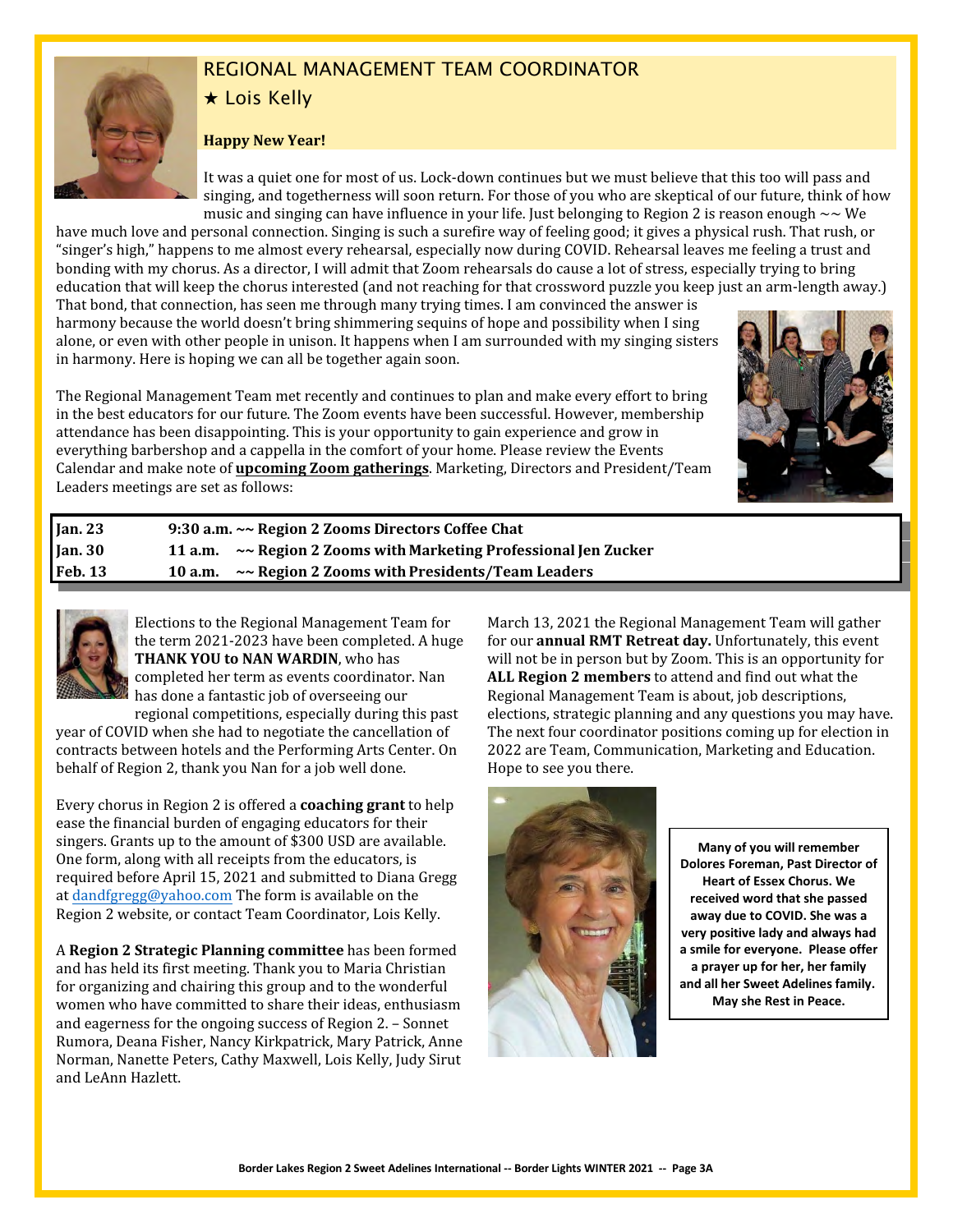# COMMUNICATIONS COORDINATOR

## $\star$  Leslie Lennon

 $\mathbf{W}^\text{elcome to 2021 Region 2!}_{\text{It is my pleasure to announce the follow successful applicants for the 2021-2022 Border}$ elcome to 2021 Region 2! It is my pleasure to announce the following Lakes Region 2 Regional Management Team: **Directors Coordinator: Jill Watson**

**Events Coordinator: Nanette Peters Finance Coordinator: Nancy Swift Marketing Coordinator: Cathy Maxwell**

Nanette Peters is the only coordinator who is new to the team and we are so excited to have her on board! Her term officially begins on May 1, 2021; but she has been shadowing the outgoing Events Coordinator, Nan Wardin, for a while so that she can hit the ground running. We will now begin the process of soliciting applicants for the 2022-2023 team.

The following are the positions to be filled in the next election process: **Communications Coordinator Education Coordinator Membership Coordinator Team Coordinator**

All Region 2 members are invited to visit an RMT meeting, especially anyone considering applying to become a member of the team. The best way to decide if a certain position is suitable for you is to shadow that coordinator. Currently, all our meetings must be in virtual format this is an excellent opportunity to participate! Please, send Lois Kelly [\(teamcoordinator@saireg2.org](file:///|//teamcoordinator@saireg2.org)) an email in advance to let us know you'd like to visit.

Here's hoping we will all be together in person soon!



# DIRECTORS COORDINATOR

#### $\star$  Jill A. Watson

I we can it be that we have not been together<br>in almost a full year? Getting through the<br>holidays without singing Christmas gigs was<br>strange indeed. Hang in there – and let's all believe ow can it be that we have not been together in almost a full year? Getting through the  $\blacksquare$  holidays without singing Christmas gigs was that the end is in sight!

The Directors Seminar scheduled for June 11-12 with Kim Vaughn will most likely be cancelled as an in-person meeting and will be some type of virtual get together. Details are being worked on right now.

Stay tuned for dates for more Director's Coffee/Chat mornings. Hurry up spring!

# **MARKFTING COORDINATOR**  $\star$  Cathy Maxwell

A re you a Chorus Ambassador?



Did you know your chorus has an ambassador? It's you!

Ambassador (noun) def. a person who acts as a representative or promoter of a specified activity.

We designate someone to be the marketing and public relations prime for the chorus. They keep our websites and social media platforms up to date. They also get the word out when we have a performance or public event scheduled. They work on presenting your chorus in the best light in public to attract new members, audiences, or sponsors. And each of us can help them out by promoting our choruses on our own social media platforms.

Marketing, simply put, is any activity that promotes a positive image. You can market your chorus by telling someone about how much fun you are having at your virtual rehearsals or sharing a recording or video from back when we could get together in person. Give it a try!

The marketing primes from across the region got together at the end of November to talk about some basic strategies and share our successes. And yes, we had some, even during this pandemic. Some of our choruses held successful fundraising events during the fall and/or published their virtual performances to the delight of audiences.

We have another marketing forum coming up on January 30 with a guest faculty. Jen Zucker is a professional marketer from Las Vegas, and she is also a dedicated Sweet Adeline. She will be sharing her strategies to use free marketing platforms to increase your chorus membership.

As a result of this workshop I suspect your chorus marketing primes will be coming to you, the members, to help them spread the word. I hope you will join them and become one of your chorus's ambassadors.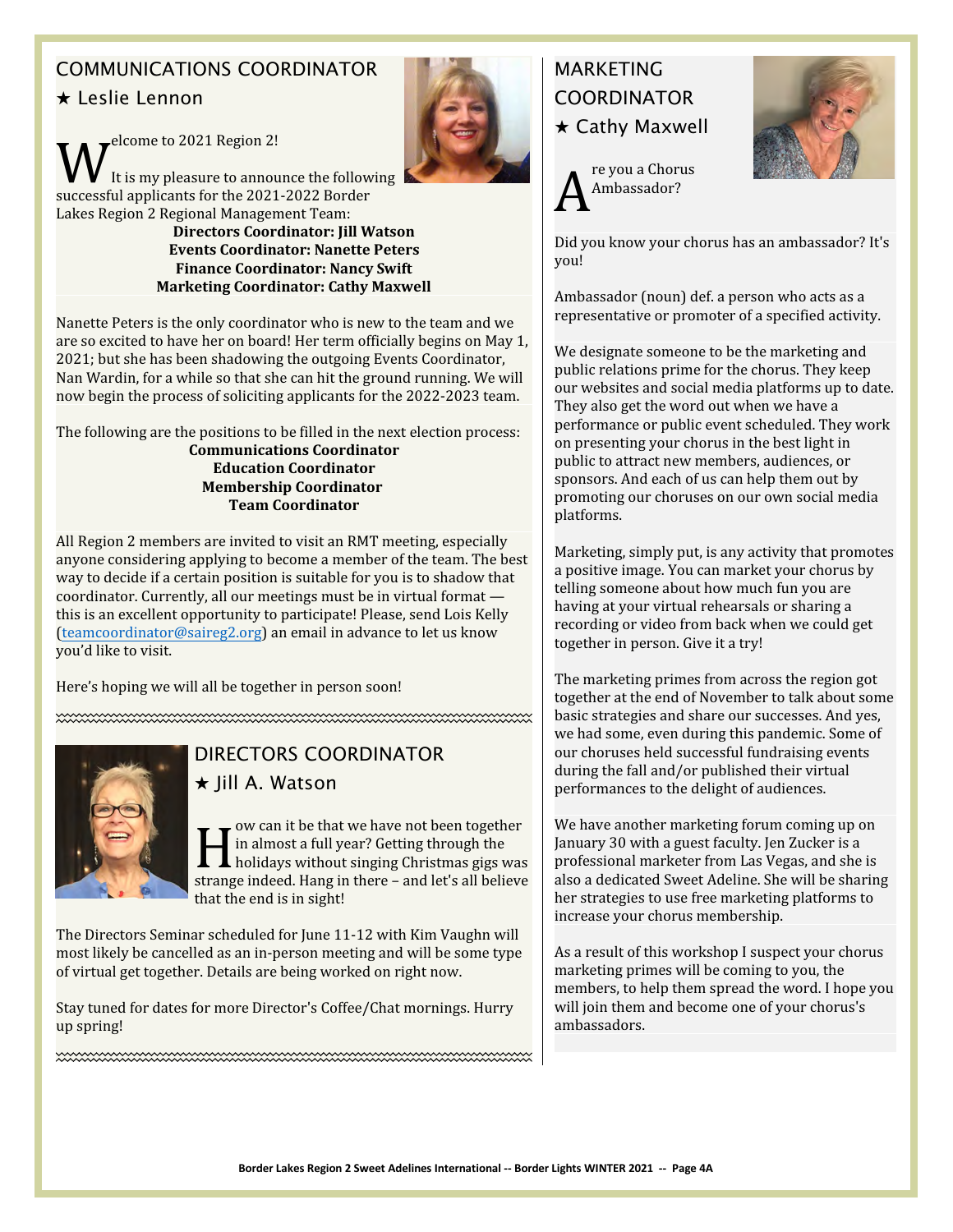### DIRECTOR CERTIFICATION COORDINATOR  $\star$  Peggi Starkey



**T**<br>
(Director<br>
Program) is now he DCP (Director Certification virtual! Yea! I have asked Sweet Adelines for this for a long time! Now,

you can take your DCP modules in the convenience of your own home on a Zoom call. I am elated with this news. We didn't meet (live) often enough to make the length of time it took for a person to complete this course.

I have had one person actually take some modules, so I have experienced it firsthand. Please email me at [apstar@comcast.net](mailto:apstar@comcast.net) if you are interested in taking a module or two coming soon. Please let me know what times may be good for you. With interest, I'll set a date, and we will move forward!

Now, most of the directors in Region 2 have been certified. This course has excellent information for section leaders too. This is a great time to increase your knowledge while being away for live rehearsals! Let's get some section leaders involved. Go to the Sweet Adelines website under the Education tab to order your study book.

With the judging category updates, you may want to be "in the know" of what is new!



You don't have to be a director! Director Certification Program **Improving Your Barbershop Craft** It's For Everyone! Communication Skills MATREMENTALION Schearsal Franning Organizational Knowledge PLIPOTON'S RESOURCES  $\omega$ Analytical Listening Skills Directing Skills *Judging* Chorus Performance categories & Convertition Teaching Vocat Skills Production Music Theory The DCP is an educational home-study program designed to develop skills for Sweet Adelines International directors, potential directors, and musical leaders. Much of the information contained within the DCP Resource Modules is useful for ALL chorus members. Interested?? Call Peggi Starkey  $810 - 434 - 3463$ apstar@comcast.net

FYI: ANY member may take the DCP modules. There is a title called "Approved Director" for those that take the shortened course for those not involved as a front line director. So, section leaders, if you are not an Associate or Assistant Director, you would also be a part of the shortened course.

Now is a great time to further your education through the DCP! I look forward to working with you and assisting you to any of your educational needs!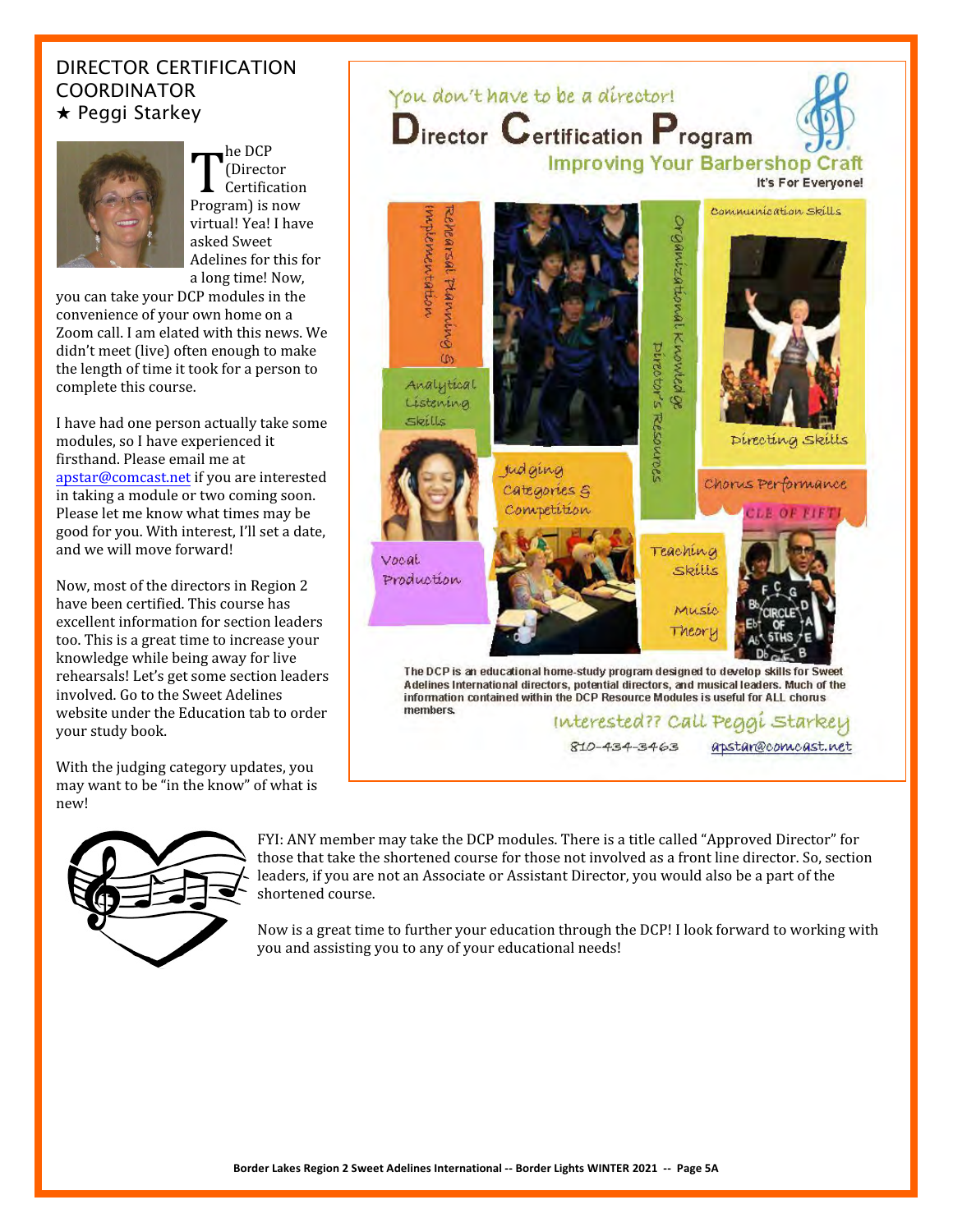### MEMBERSHIP COORDINATOR  $\star$  Melissa Wright



It has been said that we join SAI for the music but stay for the friendships. This has been true for me! It was suggested that I could share my story about how I found SAI. So here goes . . .

It all started with an online game. My username had something like "choirgirl" in it. So one day while chatting with some of my teammates, they asked if I

was a singer. At the time I was only singing in my church choir at Christmas and Easter and the worship band once a month. I was missing the challenge of Mozart's Requiem that I learned with my high school choir. One of my teammates was a barbershopper from Wisconsin and when he heard that I was desperately needing a singing outlet, he sent me all the SAI choruses in Ontario. I was a stickler for safety and only disclosed the province I lived in; this must have been a ton of work for him!

A week after he sent me the chorus list, I saw an ad in the local paper for three weeks of free singing lessons with the local chorus, Festival Sounds Chorus. I took this as a sign that I should check them out! So the next week I nervously walked through the doors and met some wonderful people. Then they got on the risers and sang for us; I was hooked on the first chord! This was something that I wanted to be a part of!

Ten years later here I am. Being empowered and doing things I never dreamed I would do! I have taken on leadership roles I didn't think I was capable of! I have driven places I didn't think my car could go and I cross the border all by myself (well when it was open). Now I am collaborating with International faculty setting up Zoom classes for the region and Zoom directing my chorus! Sweet Adelines has helped shape me into a strong young woman and I can't wait to see where it takes me in the future!

Please consider sharing with others how Sweet Adelines has impacted your life!

### FINANCE COORDINATOR  $\star$  Nancy Swift



#### How I Became a Sweet Adeline

Region 2 knows Patti Britz as our "Queen," I know her as Patti Lou in pigtails as her oldest sister Kathy is one of my best friends since first grade. When their father died in 2007, I attended his funeral. Having gotten lost on the way to the church in Marine City, I stopped at the VFW hall and asked for directions. The bartender told a

customer to watch the bar and asked me to follow him to the church. I made it just in time and ended up sitting in the last pew of the church.

I was singing "In the Garden" softly to myself (or so I thought) along with the choir. There was a man sitting kitty corner two pews in front of me; after Mass he came up to me and said "you have got to join our chorus." I told him "oh no, I can't sing, I don't live up here, etc." He followed me out of the church telling me "oh yes you can sing, we rehearse in Royal Oak on Tuesday, not far from where you live, you need to come join us." I finally said "I hate to be rude but that is my best friend in the car over there and she doesn't even know I'm here, I really can't stay." He reluctantly said "oh okay."

After the burial at the cemetery, I went to the luncheon and no sooner walk in the door when here comes this guy again along with JoAnn Kramer, Nancy Aird, and Martha Delargey. They were relentless till I finally broke down and said "Okay, okay I'll come to a rehearsal." That was almost 14 years ago, I started out as a baritone with Shoreline Sound and six months later Jean Barford changed me to a lead during a coaching session. I have served on Shoreline's BOD as secretary and have been their treasurer since 2011.

Who was that persistent man? None other than that giver of great hugs, Mike Slamka – may he rest in peace.



**Border Lakes Region 2 Sweet Adelines International -- Border Lights WINTER 2021 -- Page 6A**

Until next time!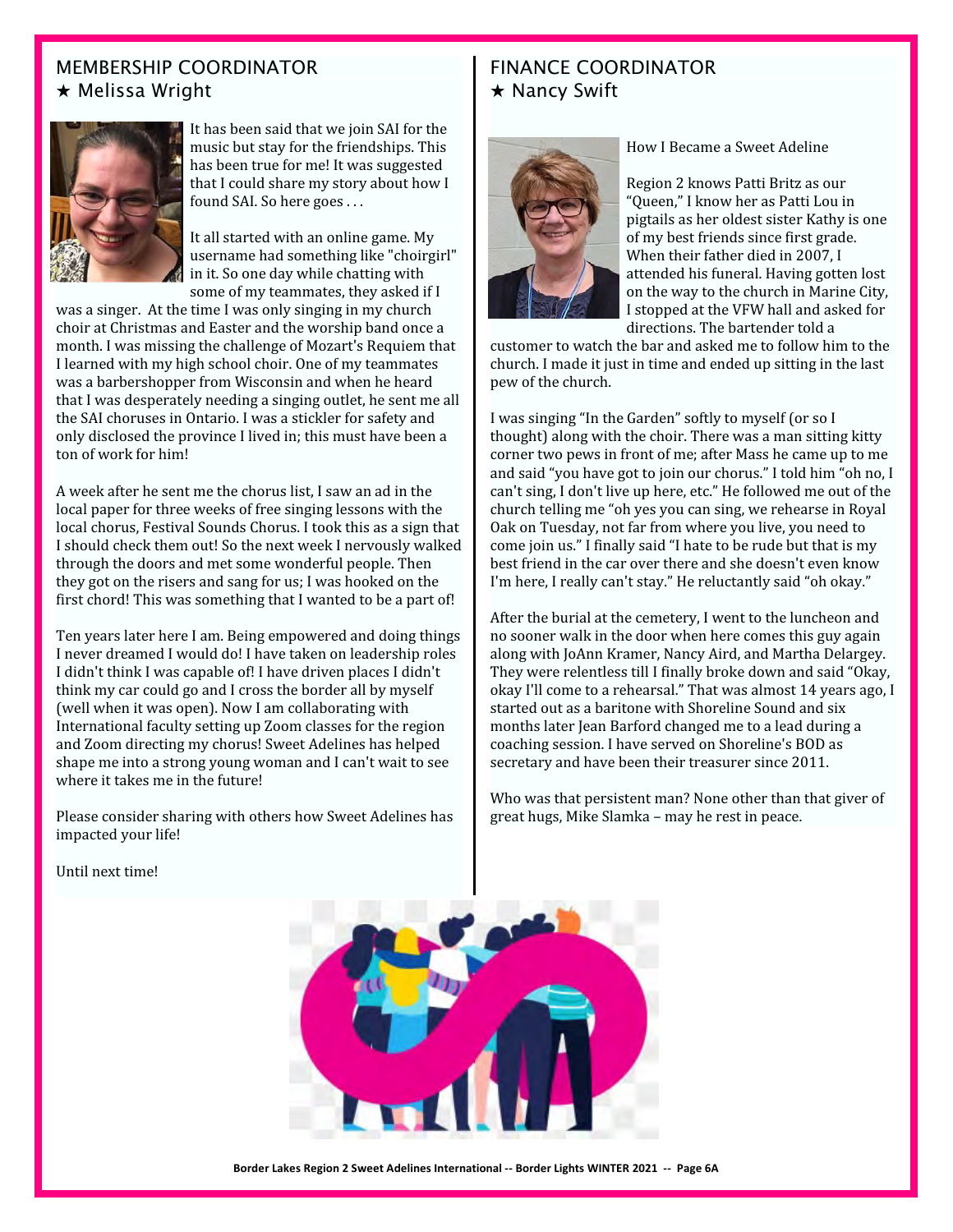### $\star$  Quartets  $\star$  Quartets  $\star$  Quartets  $\star$  Quartets  $\star$  Quartets  $\star$  Quartets  $\star$

### Riot Act - submitted by Nancy Liedel



 $\mathbf{W}^\text{elcome to 2021! We hope your}\ \text{tried to figure out what we could do to make life a little more bearable during this}$ elcome to 2021! We hope your holidays were as wonderful! Riot Act tried to figure out what we could do very different Christmas season. We always came back to music. So, we did our version of the "12 days of Christmas." We made a "12 videos of us singing throughout the month of December" as our gift to the world. If you

missed it, you can visit our Facebook page. All 12 videos are there!

We did sing one weekend in Frankenmuth. The customers were so very kind and so very generous! We want to thank Chris Perry for blessing us with a gift of matching masks for our performance! Jax managed to find us some pretty snazzy Santa hats, too! We got a picture of Nancy modeling them both!



We're back at it again after the holidays. Learning new music, making plans for the future, and just enjoying being us. We miss you all so very much! We just can't wait to see everyone again and just hug until it hurts! Remember the wise words of Mo and Amelia "Music will save the day!"



# Spectrum - submitted by Peggi Starkey

**W** hether it is sunny or rainy, warm or chilly, day or harmony to members of the Motor City Blend Cho at their homes, outside. We have been to nearly half of the hether it is sunny or rainy, warm or chilly, day or night, SPECTRUM went out to share the joy of harmony to members of the Motor City Blend Chorus chorus, plus some former members of GLC, family, and friends while we were in their neighborhoods.

We now appreciate the distance everyone drives to get to chorus. We even went to Ohio! We didn't log the miles that Kelsey and Lou put on their cars, but it was many! Only one mishap of a flat tire. Luckily BelleTire got us in just before closing! Yes, that definitely was a miracle! Of course we sang to the gentleman who fixed the leaky tire!

Neighbors would hear the music and come by to see what was going on. Tears were shed by many! The sound of harmony is missed by all. Our hearts were so filled with joy knowing we were able to bring them a short musical performance. Seeing a rainbow one evening, gave us the sign, that it was the right thing to do as we called our visits: "RAINBOW VISITS." Everyone found the pot of gold at the end of the rainbow.

We plan on resuming in the spring when Kelsey gets back from her "winter" home in AZ.

"LIKE" Spectrum's Facebook page to follow our rainbow visits from the past, and see us again in the spring.